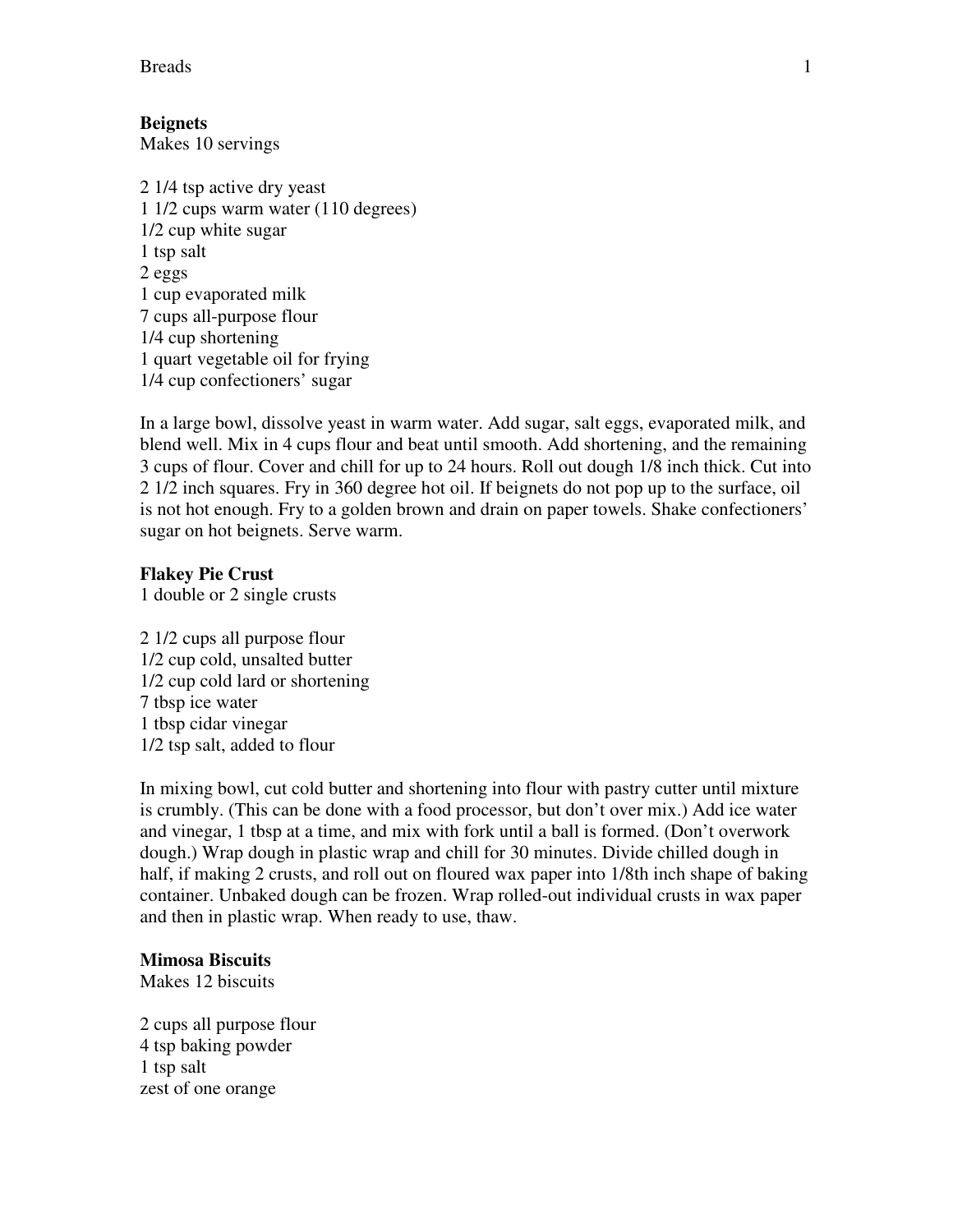2 tbsp shortening 1/2 cup champagne 1/2 cup orange juice

Preheat oven to 350 degrees. In mixing bowl, combine flour, baking powder, salt and orange zest. Cut shortening into flour mixture with pastry cutter until crumbly. Add champagne and orange juice gradually, mixing with a fork to form a soft ball of dough. Roll dough on floured surface to 1/2 inch thickness. Cut shapes with biscuit cutter and place on a parchment-lined baking pan. Bake for 15 minutes. Serve warm with butter and orange marmalade.

## **Cheesy Biscuits**

Makes 20 biscuits

4 cups Bisquick 1/2 cup sharp cedar cheese, shredded 1 1/3 cup water

1/2 cup melted butter 1 tsp garlic powder 1/8 tsp onion powder 1/8 tsp dried parsley 1/4 tsp celery salt

Preheat oven to 375 degrees. Line baking sheet with parchment paper. In a mixing bowl, combine Bisquick with cheese and water. Scoop small amounts on baking pan. Bake for 10 to 12 minutes or until golden brown. While biscuits are baking, combine melted butter with garlic powder, onion powder, celery salt and parsley. Brush over hot biscuits.

#### **Monkey Bread**

Serves 12

1 cup granulated sugar 1 tbsp cinnamon 2 sticks butter, melted 1 cup brown sugar 1 (8 oz) pkg cream cheese 2 (12 oz) cans refrigerated biscuits (10 count) 1 cup finely chopped pecans

Preheat oven to 350 degrees. Spray a bundt pan with nonstick cooking spray. Mix granulated sugar and cinnamon and set aside. Cut cream cheese into 20 cubes. Press biscuits out with fingers and sprinkle with brown sugar and nuts on one side. Place cream cheese cube in center of biscuit, wrapping and sealing dough around cube. Roll biscuits in melted butter and then in cinnamon sugar mixture. Layer biscuits in bundt pan and if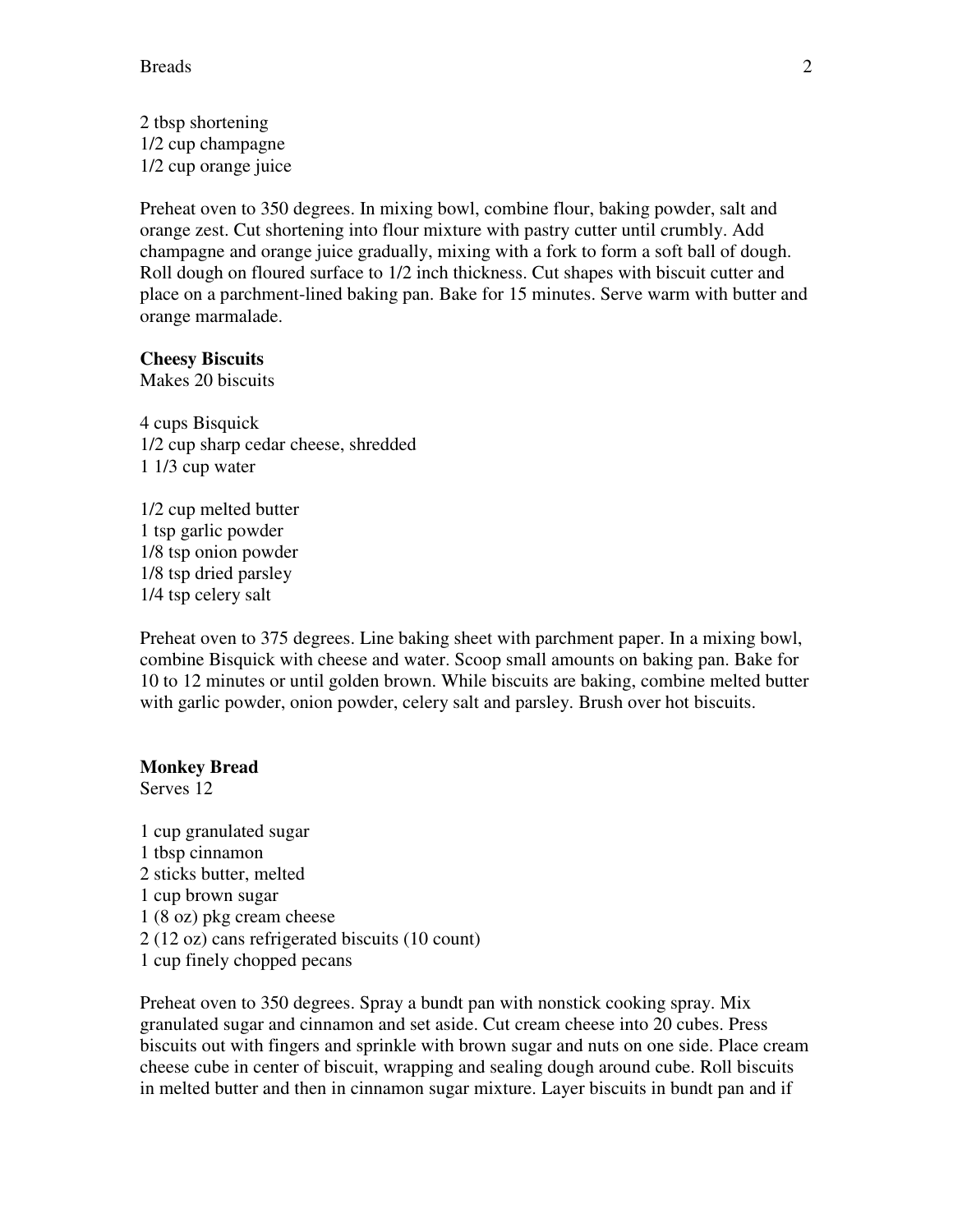there is any sugar or nuts left over, sprinkle on top. Bake for 30 minutes. Remove from oven and cool for 5 minutes. Invert pan over serving plate.

## **Sour Cream Butter Biscuits**

Makes 1 1/2 dozen miniature biscuits

1 cup self-rising flour 1 stick of butter, room temperature 1/2 cup sour cream

Preheat oven to 400 degrees. Grease a miniature muffin pan. Mix flour and butter together then add sour cream. Blend well. Spoon batter in muffin pan and bake for 8 to 10 minutes, or until golden brown.

#### **Hush Puppies**

Make about 35 puppies

6 cups vegetable oil 1 1/2 cups self-rising cornmeal 1/2 cup self-rising flour 1/2 tsp baking soda 2 tbsp sugar 1/2 tsp celery salt 1 small onion, minced 1 cup buttermilk 1 egg beaten

In a skillet, preheat frying oil to 350 degrees. In a mixing bowl, stir together cornmeal, flour, baking soda, sugar and celery salt. Stir in onion. In small bowl, stir together buttermilk and egg. Pour wet mixture into dry ingredients and mix until blended. Drop batter, 1 tsp at a time, into heated oil. Fry until golden brown, turning puppies during cooking process.

#### **Nutty Banana Bread**

Makes 1 loaf

1/2 cup shortening 1 cup sugar 2 cups all purpose flour 1 tsp salt 2 tsp baking powder 1/2 tsp baking soda 2 eggs, beaten 3 bananas, mashed 1/3 cup buttermilk 1 cup chopped walnuts or pecans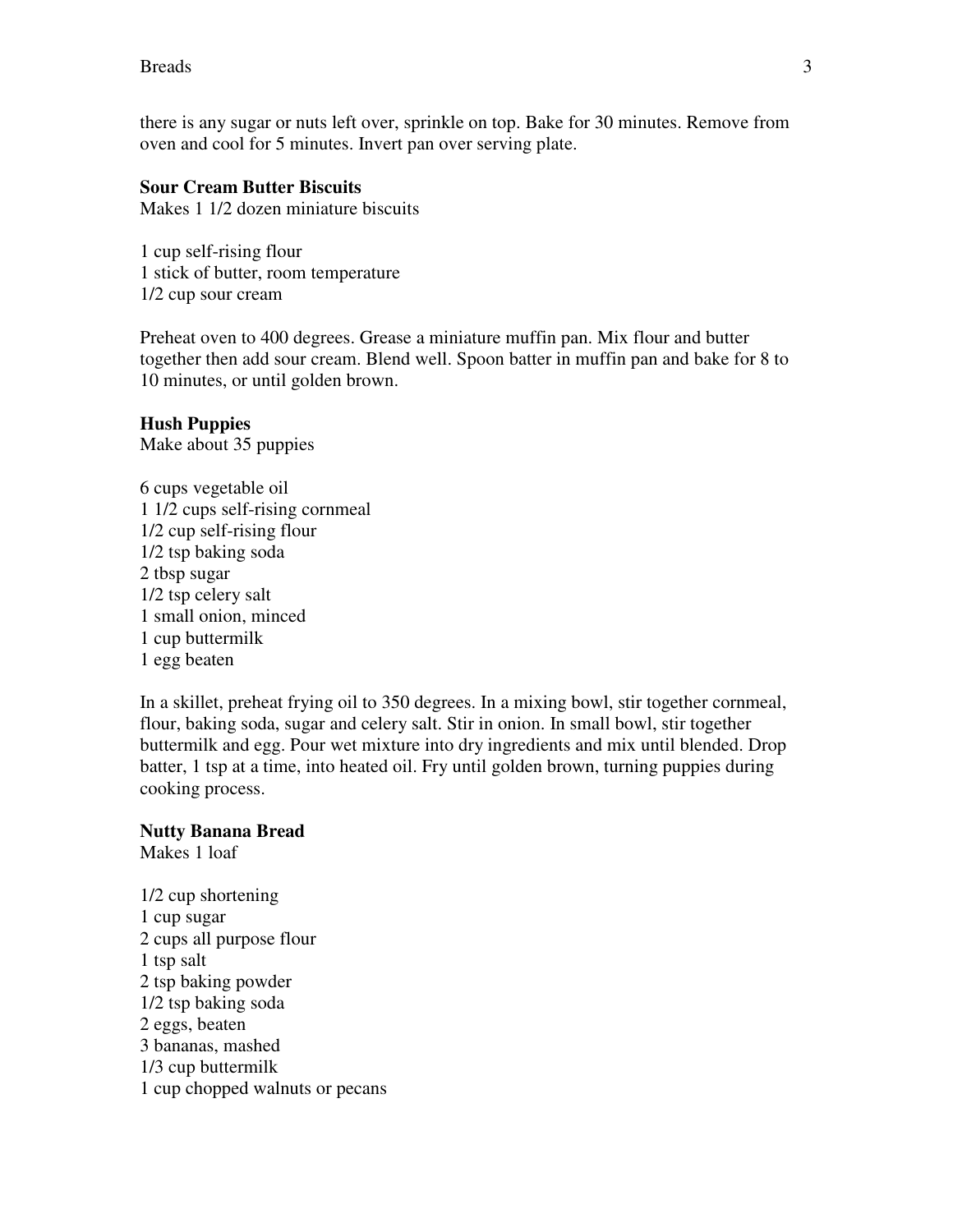Preheat oven to 350 degrees. Cream shortening and sugar together. Sift together flour, salt baking powder, baking soda and add creamed mixture. Add remaining ingredients and mix well. Pour into well-greased loaf pan. Bake for 40 to 45 minutes.

## **Bonnie's Cinnamon Rolls**

Makes 15 rolls

2 (.25 oz) pkgs active dry yeast 1/4 cup warm water (110 degrees) 1 1/2 cup buttermilk 1/2 cup vegetable oil 4 1/2 cups all purpose flour 1 tsp salt 1/2 tsp baking soda

## **Filling**

1 stick butter, softened 1 cup sugar 2 tbsp cinnamon 1 cup chopped pecans

## **Icing**

2 oz cream cheese, softened 7 tbsp butter, softened 1/2 tsp vanilla extract 2 tbsp milk 1/4 tsp salt 1 1/2 cups confectioners' sugar

In large bowl, dissolve yeast in warm water. Let stand 10 minutes. In small saucepan, heat buttermilk until warm to touch. Pour buttermilk and oil into yeast mixture; mix well. Combine flour, salt and baking soda. Stir flour mixture into liquid mixture, 1 cup at a time, until soft dough forms. Turn dough out onto lightly floured surface and knead 20 times. Cover and let rest for 15 minutes. In small bowl, mix together 1 stick of softened butter, 1 cup sugar, 2 tbsp cinnamon and 1 cup chopped pecans. Set this aside for filling. On lightly floured surface, roll dough out into a large rectangle. Spread filling over dough. Roll dough into log and pinch seams closed. Slice log into 1 inch pieces and place cut side up on greased 10 x 15 baking pan. Cover and let rise 30 minutes. Preheat oven to 400 degrees and bake for 20 to 25 minutes until golden brown. In small bowl, mix 2 oz softened cream cheese, 7 tbsp softened butter, 1/2 tsp vanilla extract, 2 tbsp milk, 1/4 tsp salt and 1 1/2 cups confectioners' sugar until smooth. Spoon icing over hot rolls.

## **Lemon Buns**

Makes 5 dozen miniature buns